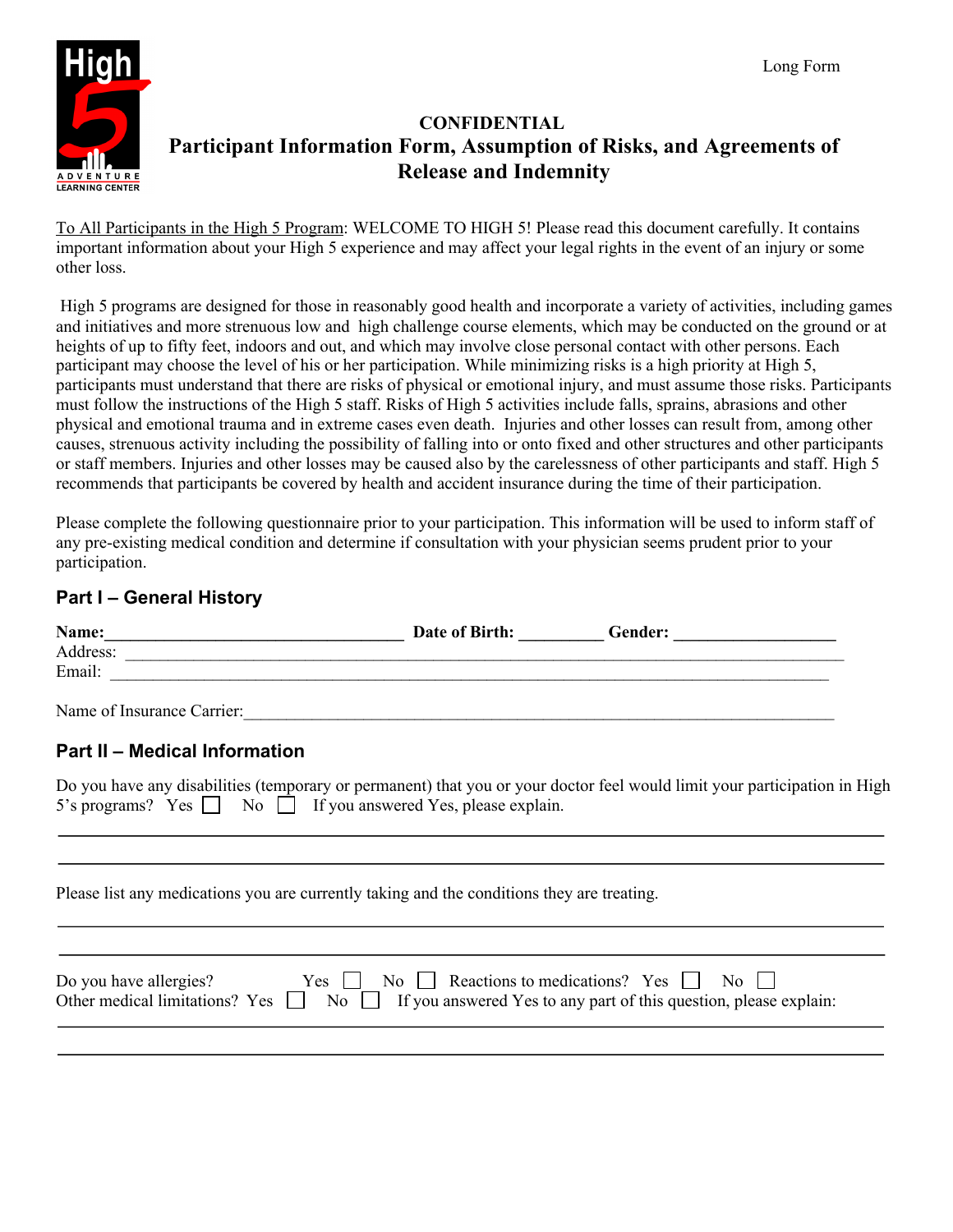

# **Part III – Medical History**

| Have you had surgery in the past year for any conditions that might limit your participation? Yes $\Box$<br>$\overline{N_0}$ |  |  |  |  |
|------------------------------------------------------------------------------------------------------------------------------|--|--|--|--|
| Are you under follow-up surgical care? Yes $\Box$ No $\Box$ If you answered Yes to any part of this                          |  |  |  |  |

question, please explain:

|                                                                               | Do you currently have, or have you a history of any of the following? |                            |     |     |
|-------------------------------------------------------------------------------|-----------------------------------------------------------------------|----------------------------|-----|-----|
| Chest Pain                                                                    | Yes<br>No                                                             | <b>High Blood Pressure</b> | Yes | No  |
| <b>Heart Attack</b>                                                           | Yes<br>No                                                             | <b>Heart Disease</b>       | Yes | No  |
| Heart Murmur                                                                  | No<br><b>Yes</b>                                                      | <b>Heart Palpitations</b>  | Yes | No. |
| Stroke                                                                        | No<br>Yes.                                                            | <b>Seizures</b>            | Yes | No  |
| When you exert yourself, do you experience symptoms of any of the above?      |                                                                       |                            | Yes | No  |
| If you answered Yes to any part of the last question, please provide details. |                                                                       |                            |     |     |

If you answered Yes to any part of the Medical History questions above, High 5 strongly recommends that you see a physician before participation.

#### **Additional Information**

j

| Do you have diabetes? Yes $\Box$<br>No<br>If you answered Yes, are you dependent on insulin? Yes $\Box$<br>No.<br>Is there a history of heart disease in your family? Yes $\Box$ No $\Box$ If you answered yes, please elaborate:                                                                                                                                                                                     |
|-----------------------------------------------------------------------------------------------------------------------------------------------------------------------------------------------------------------------------------------------------------------------------------------------------------------------------------------------------------------------------------------------------------------------|
| Do you smoke? Yes $\Box$ No $\Box$ Are you a former smoker? Yes $\Box$<br>$\overline{N_0}$    <br>If you answered Yes, when did you stop?                                                                                                                                                                                                                                                                             |
| $3+$ times/week  <br>How often do you exercise? No regular exercise<br>1-2 times/week $\vert \vert$                                                                                                                                                                                                                                                                                                                   |
| If you have a number of the following cardiac risk factors, High 5 strongly recommends that you consult your physician<br>before participation: lead a sedentary lifestyle, smoke, are overweight, have diabetes, are 45 years of age or have a family<br>history of heart disease, If you or your physician would like more information regarding the activities included in your<br>program, please contact High 5. |
| I have consulted my physician: $Yes \Box$ No<br>My physician advises me that I may participate fully.<br>My physician has advised me to avoid certain activities.<br>My physician advised me not to participate.                                                                                                                                                                                                      |

If your physician has limited or disapproved your participation, please provide further details: